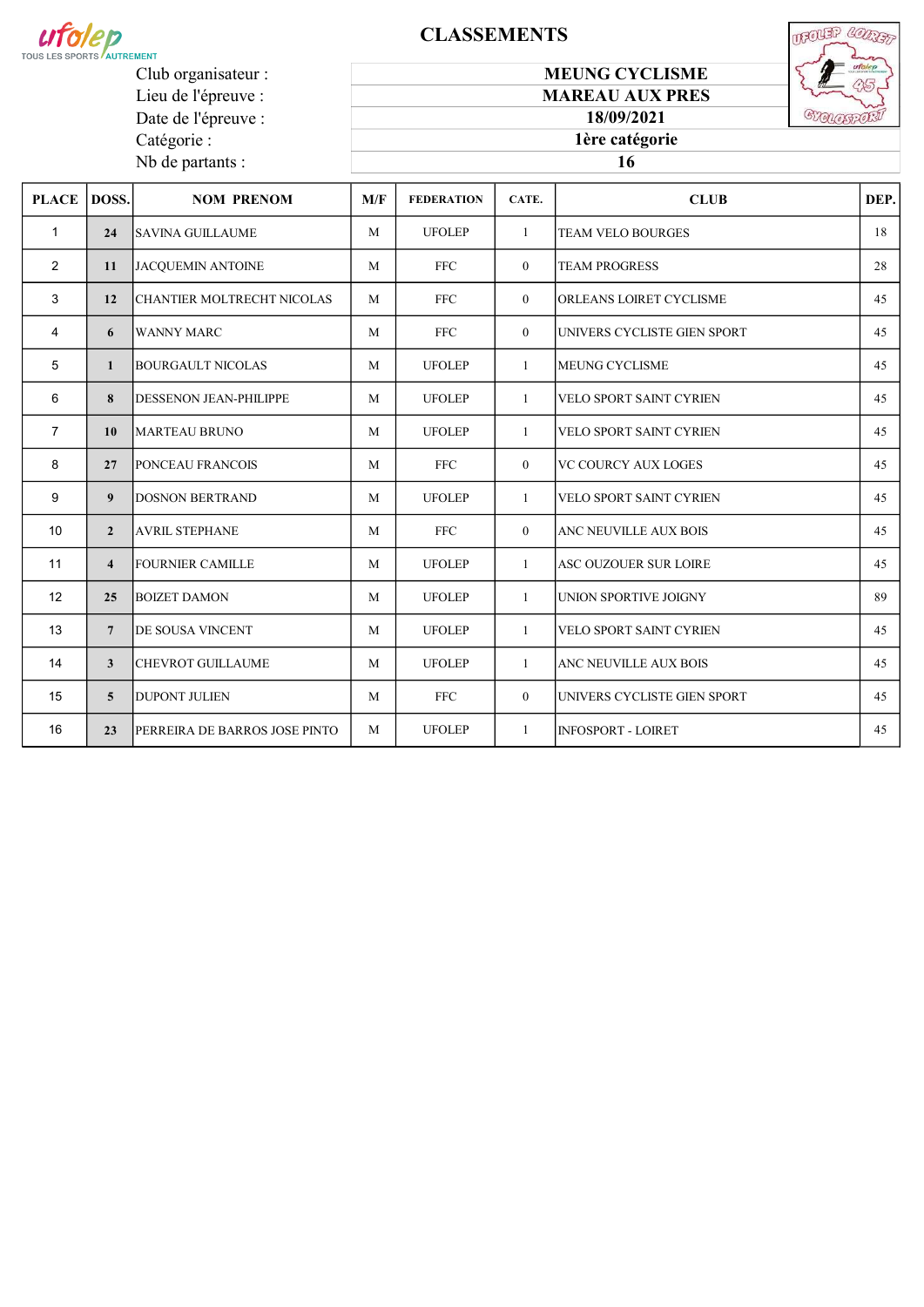

Club organisateur : Lieu de l'épreuve : Date de l'épreuve :

Catégorie : Nb de partants :

# **CLASSEMENTS**





18/09/2021 2ème catégorie

9

| <b>PLACE DOSS.</b> |            | <b>NOM PRENOM</b>        | M/F | <b>FEDERATION</b> | CATE.          | <b>CLUB</b>                       | DEP. |
|--------------------|------------|--------------------------|-----|-------------------|----------------|-----------------------------------|------|
|                    | 114        | <b>JJOSEPH ROMAIN</b>    | M   | <b>UFOLEP</b>     | $\overline{c}$ | <b>IVC SAINT GERMAIN DES PRES</b> | 75   |
| 2                  | 122        | <b>JUIGNET XAVIER</b>    | M   | <b>FFC</b>        | $\theta$       | IANC NEUVILLE AUX BOIS            | 45   |
| 3                  | 121        | <b>IPERRUCHE ROMAIN</b>  | М   | <b>UFOLEP</b>     | $\mathfrak{D}$ | <b>ELAN POLISSON</b>              | 45   |
| 4                  | 112        | <b>IDOUARD NOAH</b>      | M   | <b>FFC</b>        | $\Omega$       | AVENIR CYCLISTE SUD 28 CHATEAUDUN | 28   |
| 5                  | 111        | <b>PRIMOUT MATTHIEU</b>  | M   | <b>UFOLEP</b>     | $\mathfrak{D}$ | <b>IMEUNG CYCLISME</b>            | 45   |
| 6                  | <b>110</b> | <b>ITOURETTE THIERRY</b> | M   | <b>UFOLEP</b>     | $\mathcal{D}$  | <b>ELAN POLISSON</b>              | 45   |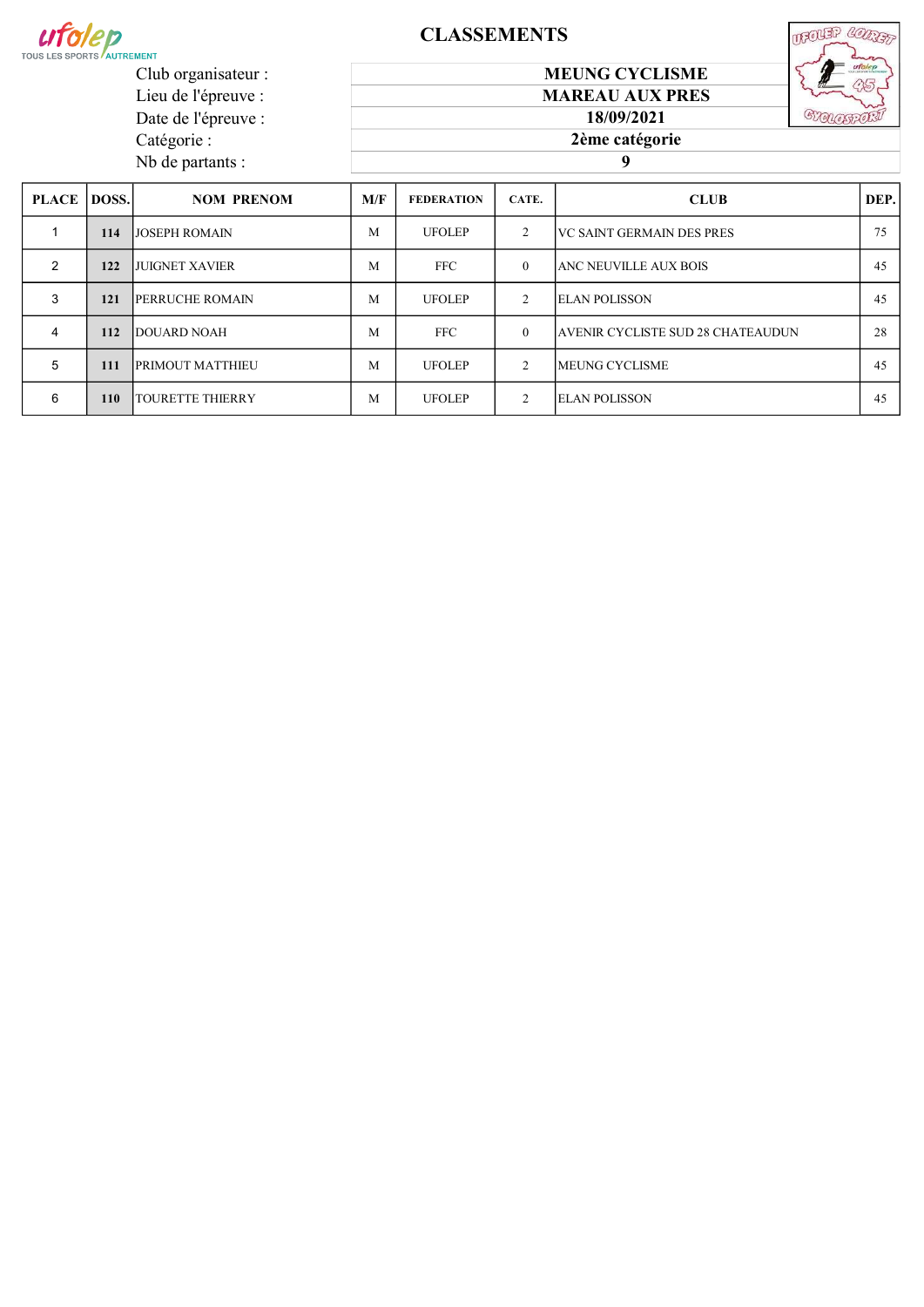

Club organisateur : Lieu de l'épreuve : Date de l'épreuve :

Catégorie : Nb de partants :

# **CLASSEMENTS**

#### MEUNG CYCLISME MAREAU AUX PRES



18/09/2021 3ème catégorie

### 

| PLACE   DOSS.   |     | <b>NOM PRENOM</b>           | M/F         | <b>FEDERATION</b> | CATE.          | <b>CLUB</b>                         | DEP. |
|-----------------|-----|-----------------------------|-------------|-------------------|----------------|-------------------------------------|------|
| $\mathbf{1}$    | 108 | <b>STROUPPE ARNAUD</b>      | M           | <b>UFOLEP</b>     | $\overline{3}$ | <b>INFOSPORT - LOIRET</b>           | 45   |
| $\overline{2}$  | 101 | <b>BOURGAULT NICOLAS</b>    | M           | <b>UFOLEP</b>     | $\overline{3}$ | <b>MEUNG CYCLISME</b>               | 45   |
| 3               | 128 | <b>MELAIN MICHAEL</b>       | M           | <b>UFOLEP</b>     | $\mathbf{3}$   | <b>CYCLO SPORT ABRAYSIEN</b>        | 45   |
| 4               | 137 | <b>LANNIAUX PIERRE</b>      | M           | <b>FFC</b>        | $\overline{0}$ | <b>C.C BRINONNAIS</b>               | 18   |
| 5               | 106 | MURIA FREDERIC              | M           | <b>UFOLEP</b>     | $\overline{3}$ | <b>INFOSPORT - LOIRET</b>           | 45   |
| 6               | 111 | PORET DIMITRI               | M           | <b>UFOLEP</b>     | 3              | CLUB CYCLISTE DE SALOUEL            | 80   |
| $\overline{7}$  | 112 | <b>GARD AURÉLIEN</b>        | $\mathbf M$ | <b>UFOLEP</b>     | $\overline{3}$ | NEVOY SPORT                         | 45   |
| 8               | 104 | <b>BARRAGAN ADRIAN</b>      | M           | <b>UFOLEP</b>     | 3              | <b>ASPTT ORLEANS</b>                | 45   |
| 9               | 136 | <b>BEZANNIER FRANCK</b>     | M           | <b>UFOLEP</b>     | $\overline{3}$ | <b>AC VOVES</b>                     | 28   |
| 10              | 107 | <b>PRAULT YOHAN</b>         | M           | <b>UFOLEP</b>     | $\overline{3}$ | <b>INFOSPORT - LOIRET</b>           | 45   |
| 11              | 124 | PINEAU SEBASTIEN            | M           | <b>UFOLEP</b>     | 3              | <b>INFOSPORT - LOIRET</b>           | 45   |
| 12 <sup>2</sup> | 134 | PIECHACZ GILLES             | M           | <b>FFC</b>        | $\overline{0}$ | <b>VELO CLUB DE BEAUGENCY</b>       | 45   |
| 13              | 133 | <b>SARRON BRUNO</b>         | M           | <b>FFC</b>        | $\overline{0}$ | UNIVERS CYCLISTE GIEN SPORT         | 45   |
| 14              | 131 | PILLOT MICHEL               | M           | <b>UFOLEP</b>     | 3              | <b>INFOSPORT - LOIRET</b>           | 45   |
| 15              | 127 | <b>VILLAIN PATRICK</b>      | M           | <b>UFOLEP</b>     | $\overline{3}$ | AS MENESTREAU EN VILLETTE           | 45   |
| 16              | 150 | <b>CAULIER DAVID</b>        | M           | <b>FFC</b>        | $\overline{0}$ | ANC NEUVILLE AUX BOIS               | 45   |
| 17              | 105 | POIGET FRANCK               | M           | <b>UFOLEP</b>     | $\overline{3}$ | CLUB CYCLISTE BRAQUET ABBATIEN      | 45   |
| 18              | 129 | <b>NERON PASCAL</b>         | M           | <b>FFC</b>        | $\overline{0}$ | <b>GUIDON CHALETTOIS CHALETTE</b>   | 45   |
| 19              | 149 | <b>AUDOUX CHRISTOPHE</b>    | M           | <b>UFOLEP</b>     | 3              | CRAC TOURAINE - ASSOCIATION LASER - | 37   |
| 20              | 125 | <b>BEAUDOUIN CHRISTOPHE</b> | M           | <b>FFC</b>        | $\overline{0}$ | <b>VELO CLUB DE BEAUGENCY</b>       | 45   |
| 21              | 110 | <b>DUPIRE PHILIPPE</b>      | M           | <b>FFC</b>        | $\overline{0}$ | <b>VELO CLUB DE BEAUGENCY</b>       | 45   |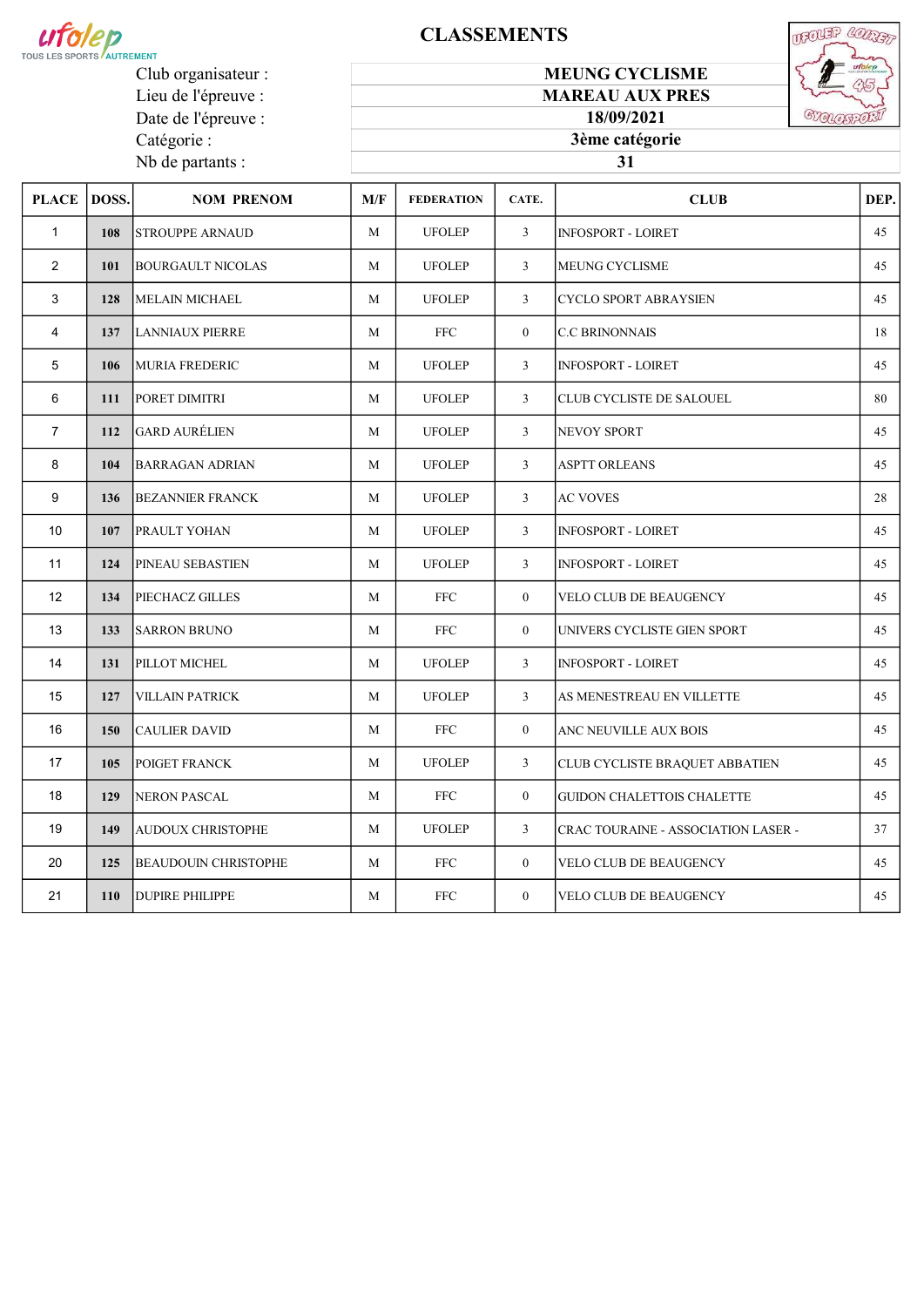

Lieu de l'épreuve : Date de l'épreuve :

Catégorie : Nb de partants :

# **CLASSEMENTS**

# MEUNG CYCLISME



MAREAU AUX PRES 18/09/2021

# 4ème catégorie (A et B)

| <b>PLACE</b>   | DOSS.                   | <b>NOM PRENOM</b>            | M/F          | <b>FEDERATION</b> | CATE.        | <b>CLUB</b>                         | DEP.           |
|----------------|-------------------------|------------------------------|--------------|-------------------|--------------|-------------------------------------|----------------|
| $\mathbf{1}$   | $\mathbf{1}$            | <b>LEVAYER HENRY</b>         | M            | <b>UFOLEP</b>     | $4-A$        | <b>MEUNG CYCLISME</b>               | 45             |
| $\overline{2}$ | 30                      | <b>BERNABEI ROLAND</b>       | M            | <b>UFOLEP</b>     | $4 - B$      | <b>AAOC WISSOUS</b>                 | 91             |
| 3              | 31                      | <b>RENAUD DOMINIQUE</b>      | M            | <b>UFOLEP</b>     | $4-B$        | AAOC WISSOUS                        | 91             |
| 4              | 13                      | <b>COCHET DIDIER</b>         | M            | <b>UFOLEP</b>     | $4-A$        | LA CHERIZIENNE - VILLE DE CHAUNY    | $\overline{2}$ |
| 5              | 5 <sup>5</sup>          | <b>BOIN MICHEL</b>           | $\mathbf M$  | <b>UFOLEP</b>     | 4-A          | VELO CLUB BEAUMONT BOESSES          | 45             |
| 6              | 12                      | <b>TESSIER CLÉMENTINE</b>    | $\mathbf{F}$ | FSGT              | $\mathbf{0}$ | AVENIR CYCLISTE D'ORSAY             | 91             |
| $\overline{7}$ | 32                      | LETAILLEUR LIONEL            | M            | <b>UFOLEP</b>     | 4-A          | <b>AC LARDY</b>                     | 91             |
| 8              | 6                       | ARNOULT CYRIL                | M            | <b>UFOLEP</b>     | $4-A$        | VELO SPORT SAINT CYRIEN             | 45             |
| 9              | 27                      | <b>RAGACHE DIDIER</b>        | M            | <b>UFOLEP</b>     | $4-A$        | ES MAINTENON-PIERRES CYCLISME       | 28             |
| 10             | 16                      | <b>BOIN ROBERT</b>           | M            | <b>UFOLEP</b>     | $4-B$        | VELO CLUB DE ST GILLES CROIX DE VIE | 85             |
| 11             | 11                      | <b>VILAIN DENIS</b>          | M            | <b>UFOLEP</b>     | $4-A$        | AC MARGNY LES COMPIEGNE             | 60             |
| 12             | $\mathbf{3}$            | <b>GASNIER JOEL</b>          | M            | <b>UFOLEP</b>     | $4-A$        | <b>ASC OUZOUER SUR LOIRE</b>        | 45             |
| 13             | 26                      | MALON DOMINIQUE              | M            | <b>UFOLEP</b>     | $4-B$        | <b>AC VOVES</b>                     | 28             |
| 14             | 35                      | <b>DOISNEAU PASCAL</b>       | M            | <b>UFOLEP</b>     | 4-A          | CLUB CYCLISTE MENNECY VILLEROY      | 91             |
| 15             | $7\overline{ }$         | <b>ARHUR CHARLOTTE</b>       | $\mathbf{F}$ | <b>UFOLEP</b>     | 4-A          | AC MARGNY LES COMPIEGNE             | 60             |
| 16             | 23                      | <b>PINTHIER PATRICK</b>      | M            | <b>UFOLEP</b>     | $4-B$        | VELO SPORT SAINT CYRIEN             | 45             |
| 17             | 9 <sup>°</sup>          | LEFEVRE BRUNO                | M            | <b>UFOLEP</b>     | $4-A$        | AC MARGNY LES COMPIEGNE             | 60             |
| 18             | 8                       | <b>DATICHY ROGER</b>         | M            | <b>UFOLEP</b>     | $4 - B$      | AC MARGNY LES COMPIEGNE             | 60             |
| 19             | 15                      | <b>CLICHET YVES</b>          | M            | <b>UFOLEP</b>     | 4-A          | TEAM DECOPUB PROVILLE               | 59             |
| 20             | 29                      | <b>MARGOT DIDIER</b>         | M            | <b>UFOLEP</b>     | $4-A$        | <b>AC VOVES</b>                     | 28             |
| 21             | 21                      | <b>HERNANDEZ JEAN PIERRE</b> | $\mathbf M$  | <b>UFOLEP</b>     | 4-A          | ANC NEUVILLE AUX BOIS               | 45             |
| 22             | $\overline{\mathbf{4}}$ | <b>EMPINET AURELIE</b>       | $\mathbf{F}$ | <b>UFOLEP</b>     | 4-A          | UNIVERS CYCLISTE GIEN SPORT         | 45             |
| 23             | 33                      | <b>AUTISSIER JOEL</b>        | M            | <b>UFOLEP</b>     | 4-A          | <b>CC SAINT PIERRE DU PERRAY</b>    | 91             |
| 24             | 28                      | <b>COEURJOLY STEPHANE</b>    | M            | <b>UFOLEP</b>     | 4-A          | <b>AC VOVES</b>                     | 28             |
| 25             | 14                      | <b>OLIVIER THIERRY</b>       | M            | <b>UFOLEP</b>     | 4-A          | <b>SC GRETZ TOURNAN</b>             | 77             |
| 26             | 34                      | <b>DEFRESNES DIDIER</b>      | M            | <b>UFOLEP</b>     | 4-A          | CLUB CYCLISTE MENNECY VILLEROY      | 91             |
| 27             | 24                      | <b>BOUHOUR JEAN-YVES</b>     | M            | <b>UFOLEP</b>     | 4-A          | VELO CLUB BEAUMONT BOESSES          | 45             |
| 28             | 25                      | <b>DEZECOT GERARD</b>        | M            | <b>UFOLEP</b>     | $4-B$        | VELO CLUB BEAUMONT BOESSES          | 45             |
| 29             | 36                      | RAUSCHER JEAN PIERRE         | M            | <b>UFOLEP</b>     | $4-B$        | CLUB CYCLISTE MENNECY VILLEROY      | 91             |
| 30             | $\mathbf{2}$            | <b>LIMET FRANCIS</b>         | M            | <b>UFOLEP</b>     | $4-B$        | <b>INFOSPORT - LOIRET</b>           | 45             |
| 31             | 22                      | PERRUCHE DIDIER              | M            | <b>UFOLEP</b>     | 4-A          | <b>ELAN POLISSON</b>                | 45             |
| 32             | 43                      | POMMELET VINCENT             | M            | <b>UFOLEP</b>     | 4-A          | <b>INFOSPORT - LOIRET</b>           | 45             |